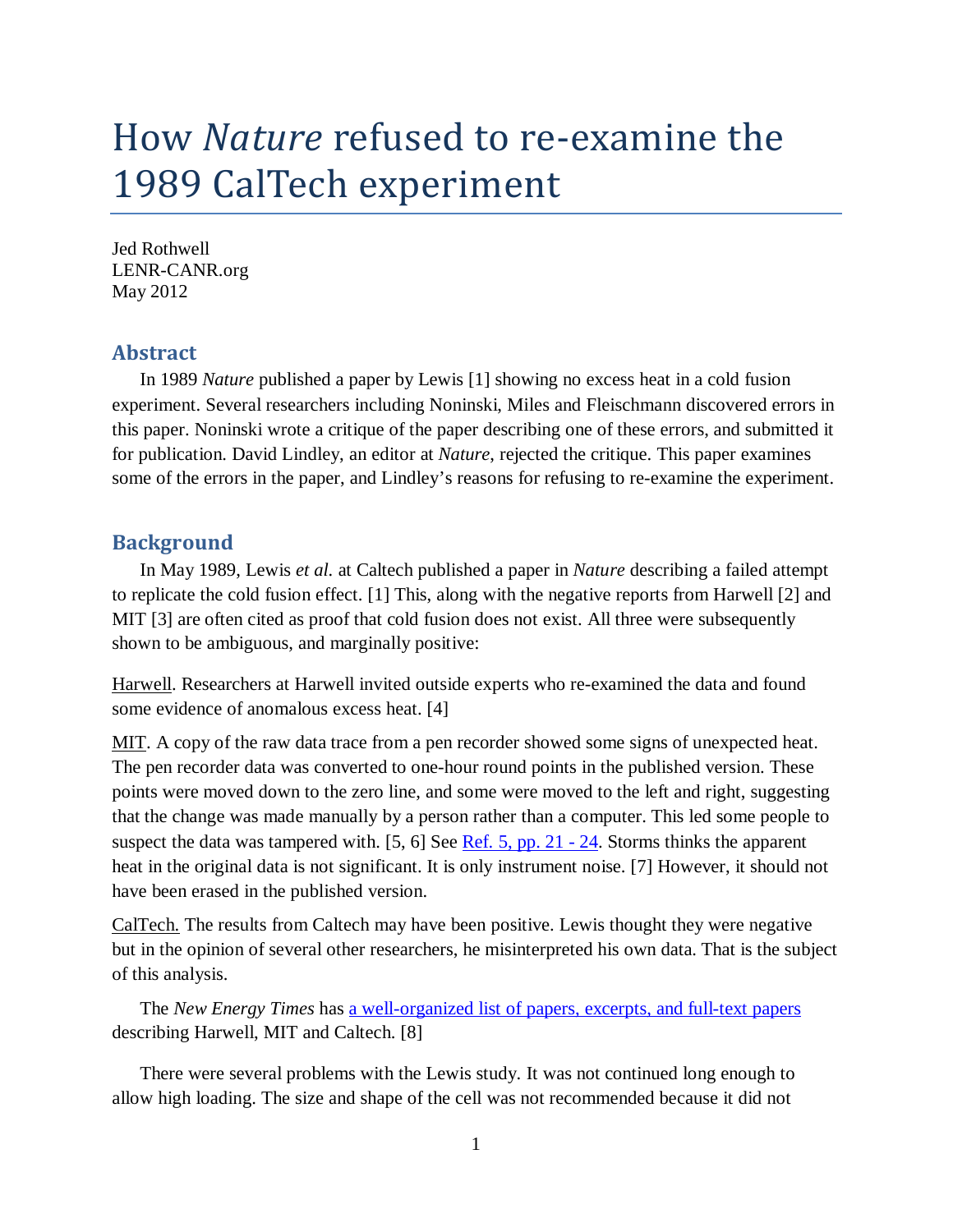promote stirring. This meant they had to use a magnetic stirrer, which added noise to the system. The worst problem is that Lewis made a simple mistake in analysis. He thought the heating coefficient (the calibration constant) was changing as the experiment proceeded. He thought that at the beginning of the test, 1 watt of electrochemical power caused the temperature to rise 14.0°C, and later that same power caused the temperature to rise 15.9°C, 14% higher. While it is conceivable that happened, that would mean the instruments were malfunctioning or the cell was configured wrong, so the experiment should have been done over. It is more likely that the instruments were working correctly, and the higher temperature was caused by 14% anomalous excess heat added to the electrochemical power.

Instruments sometimes do "drift," gradually changing as an experiment proceeds. These were professional grade instruments so they probably did not do this. A change in the calibration constant with the same glassware other components in the same configuration is unheard of, and probably physically impossible. Furthermore, this only happened with heavy water in the cell; in a control test with ordinary water the heating coefficient did not change. So, the most likely explanation is that the temperature increase was real, and it was caused by anomalous heat. The experiment worked. Miles described this in [Ref. \[5\], p. 20:](http://lenr-canr.org/acrobat/MilesMisoperibol.pdf)

The most disturbing aspect of the Caltech report concerns the heating coefficient in a  $Pd/D<sub>2</sub>O+0.1$  M LiOD experiment that was allowed to increase with time from 14.0 KW<sup>-1</sup>  $(0.0714 \text{ WK}^{-1})$  at 14.7 hours to 15.9  $(0.0629 \text{ WK}^{-1}) \text{ KW}^{-1}$  at 115.0 hours. This could just as well have been interpreted as a 13.6% excess power effect. Experiments at Caltech for Pd/H<sub>2</sub>O + 0.1 M LiOH gave lower heating coefficients ( $h = 12.5 \pm 0.7$  KW<sup>-1</sup>) that did not show this large increase with time. Using a constant  $h$  value of 14.0,  $KW^{-1}$  yields excess power that increases with the electrolysis time up to 76 mW [9]. The excess power density of 1.0 W/cm<sup>3</sup> Pd for an analysis of the Lewis study [19] is in excellent agreement with reported excess power in other F-P experiments using similar current densities [10, 11].

Lewis may have observed the same level of excess heat that Fleischmann and others did with similar materials and electrochemical conditions. But instead of concluding that he was seeing 14% excess heat, Lewis concluded that the instrument had changed 14%. He did not specify a reason why it might have changed, and he did not perform recalibration tests that would confirm the change and pinpoint the source of the error in the instruments.

This was not a clear-cut result. If there was excess heat, it was marginal. There are reasons to think it was an instrument error. McKubre pointed out that at both CalTech and MIT the cathodes were only loaded to around 80%, which is not high enough to produce heat. (See [p. xvii](http://lenr-canr.org/acrobat/McKubreMCHcoldfusionb.pdf)) [in Ref \[12\]](http://lenr-canr.org/acrobat/McKubreMCHcoldfusionb.pdf))

Noninski & Noninski (father and son) found another problem in Lewis' calorimetry. Lewis tested the heavy water cell in two different states. In the first state, the cell had only electrolysis power going into it. In the second state, later on, electrolysis power was reduced and an electric heater was turned on to compensate. The total power going into the cell was the same in both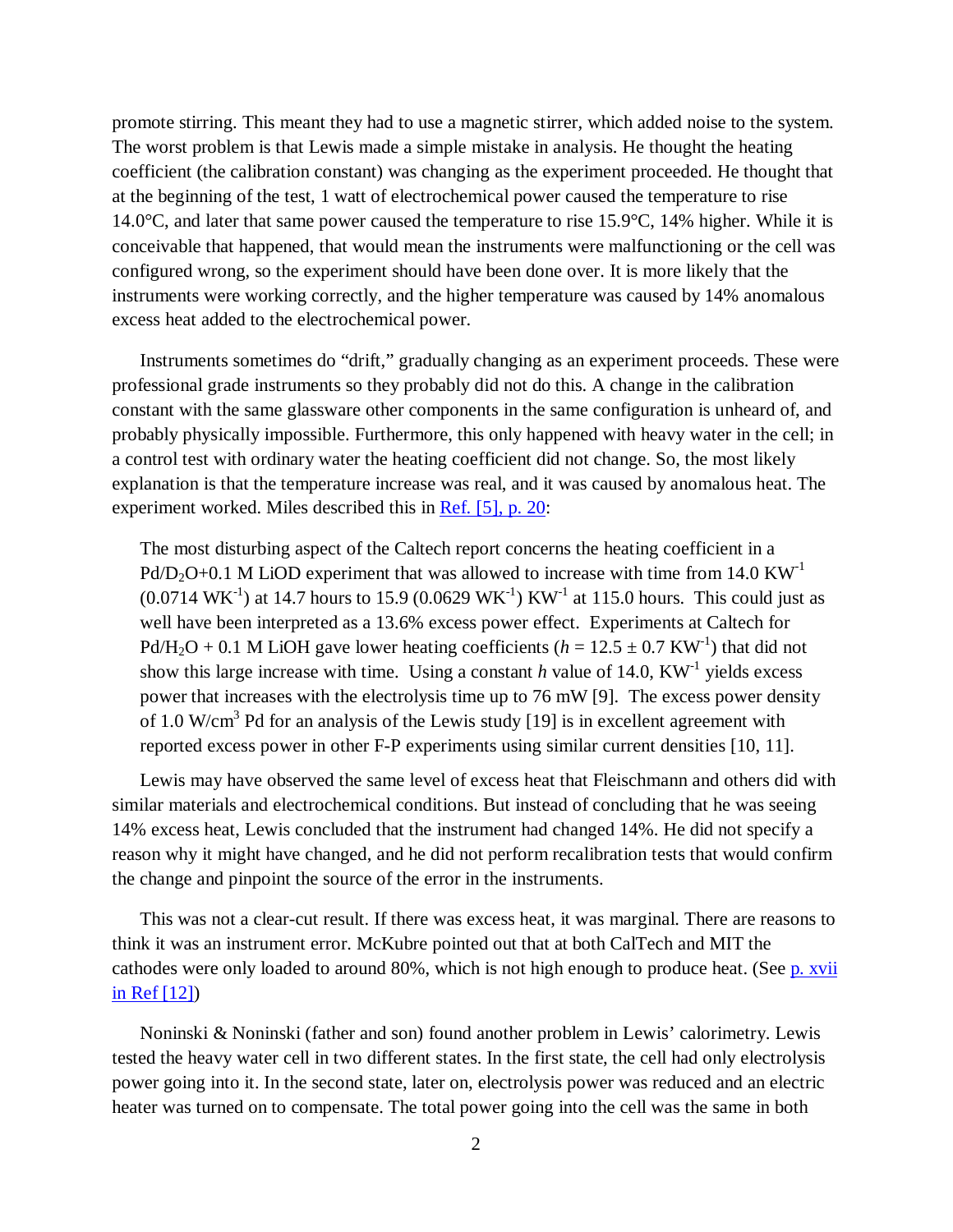states. The cell reached the same temperature in both conditions, so the total output heat was the same. Lewis assumed that if electrolysis power is lower, and current density is lower, anomalous cold fusion power – if present – must also be lower. There were reports that anomalous power is proportional to current density. Lewis assumed that the cell in second state would have to be cooler if anomalous power was present, even though total power input into both was balanced. However, this is not true. While it is true that generally speaking, anomalous power is proportional to current density, there are other control parameters, and this one does not always dominate. Anomalous power from cold fusion occurs at different ratios to input electrolysis. This was already known in 1989, and subsequent studies confirmed it. Anomalous power, once it begins, does not always change when you reduce electrolysis power. The change may be delayed. Indeed, in some cases you can turn off electrolysis completely and anomalous power continues by itself for a while, at a stable level, in what is called "heat after death." [13] Electrolytic conditions give rise to the effect, but the effect then continues independently of those conditions. By testing with a compensation heater Lewis proved only that anomalous power – if present – was a small fraction of input power; that it was not strictly proportional to the input power; and that it was fairly stable. Miles described this in <u>Ref. [14] equations  $5 - 8$ </u>.

Noninski submitted a letter to the editor to *Nature* describing the problem. The editors at *Nature* sent the submission out for peer-review. It was rejected in the first round. At Noninski's request it was sent out again, this time to Lewis himself. Lewis rejected the critique of his own paper. David Lindley, an editor at Nature, sent a final rejection to Noninski, with the comments by Lewis attached. In 1993, Noninski [published a similar letter](http://www.lenr-canr.org/acrobat/NoninskiVCnotesontwo.pdf) in *Fusion Technology*. [15]

Lewis described the situation:

We also sometimes observed abrupt or gradual changes in the rate of heat loss from these cells, presumably resulting from a change in the rate and/or form of gas evolution. [16] These changes often resulted in a sustained temperature rise of the cell (which might be interpreted in terms of the onset of excess enthalpy production), but recalibration with the load resistor method during this period showed no evidence for any anomalous power production, even after the reported activation period for the Pd rods [17, 18] had been exceeded.

Noninski was saying that "recalibration with a load resistor" would not reveal any change in temperature if the anomalous power remains steady during the period. It probably would remain steady, even if electrolysis power was reduced somewhat.

I would add that if Lewis thought the "abrupt changes in the rate of heat loss" were caused by a change in the rate of gas evolution, he should have measured gas evolution with a gas flowmeter. He should not have presumed this explained the change. An "abrupt change in the rate of heat loss" might just as easily be an abrupt increase in anomalous heat. You cannot tell the difference between these two phenomena unless you measure how much gas is leaving the cell. The rate of gas evolution does not generally change in a cell where the components are not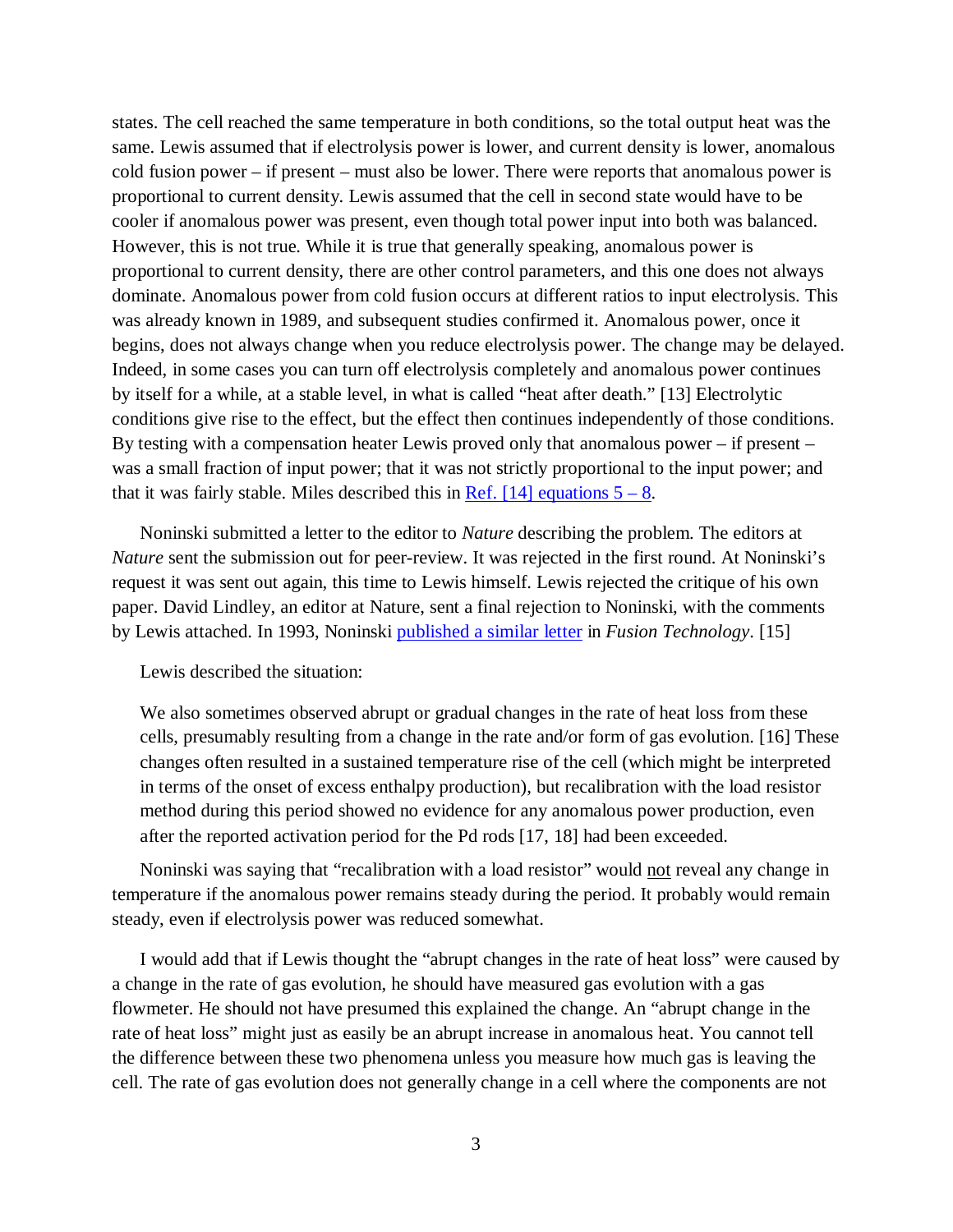moved and power levels are unchanged. This paragraph gives the impression that Lewis saw anomalous heat then went out of his way to avoid looking for the cause of it.

#### **Lindley Letter**

Figure 1 shows a facsimile of the letter. The text is transcribed below.



**Figure 1. Letter from David Lindley. Comments from Nathan Lewis were Xeroxed on the back of the page. The vertical lines marking paragraph 2 were added by Melvin Miles, pointing out what he considers the worst problem. The text is transcribed below.**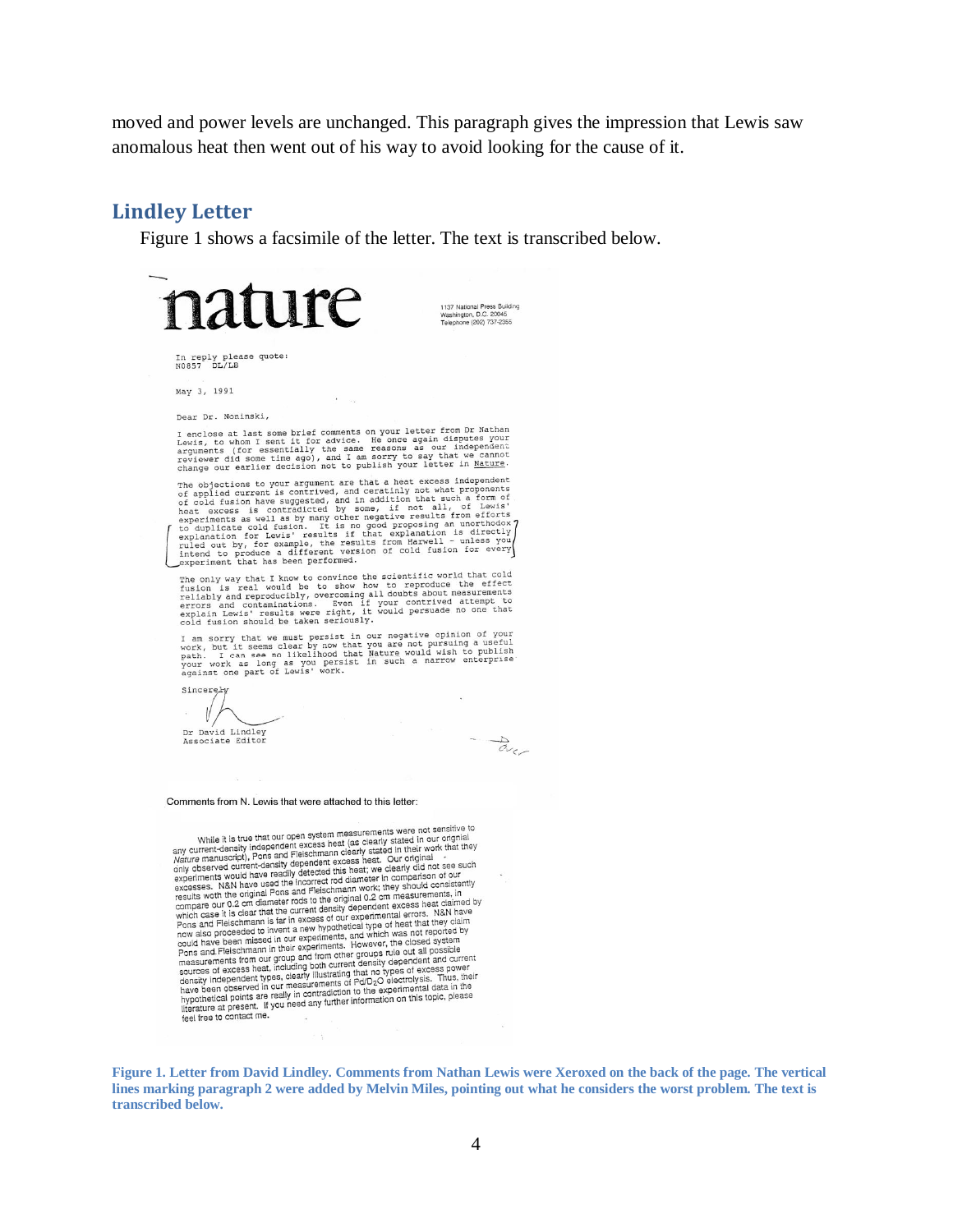# nature

1137 National Press Building Washington. D.C. 20045 Telephone (202) 737-2355

In reply please quote: N0657 DL/LB

May 3, 1991

Dear Dr. Noninski,

I enclose at last some brief comments on your letter from Dr Nathan Lewis, to whom I sent it for advice. He once again disputes your arguments (for essentially the same reasons as our independent reviewer did some time ago), and I am sorry to say that we cannot change our earlier decision not to publish your letter in Nature.

The objections to your argument are that a heat excess independent of applied current is contrived, and certainly not what proponents of cold fusion have suggested, and in addition that such a form of heat excess is contradicted by some, if not all, of Lewis' experiments as well as by many other negative results from efforts to duplicate cold fusion. It is no good proposing an unorthodox explanation for Lewis' results if that explanation is directly ruled out by, for example, the results from Harwell - unless you intend to produce a different version of cold fusion for every experiment that has been performed.

The only way that I know to convince the scientific world that cold fusion is real would be to show how to reproduce the effect reliably and reproducibly, overcoming all doubts about measurements errors and contaminations. Even if your contrived attempt to explain Lewis' results were right, it would persuade no one that cold fusion should be taken seriously.

I am sorry that we must persist in our negative opinion of your work, but it seems clear by now that you are not pursuing a useful path. I can see no likelihood that Nature would wish to publish your work as long as you persist in such a narrow enterprise against one part of Lewis' work.

Sincerely

Dr David Lindley Associate Editor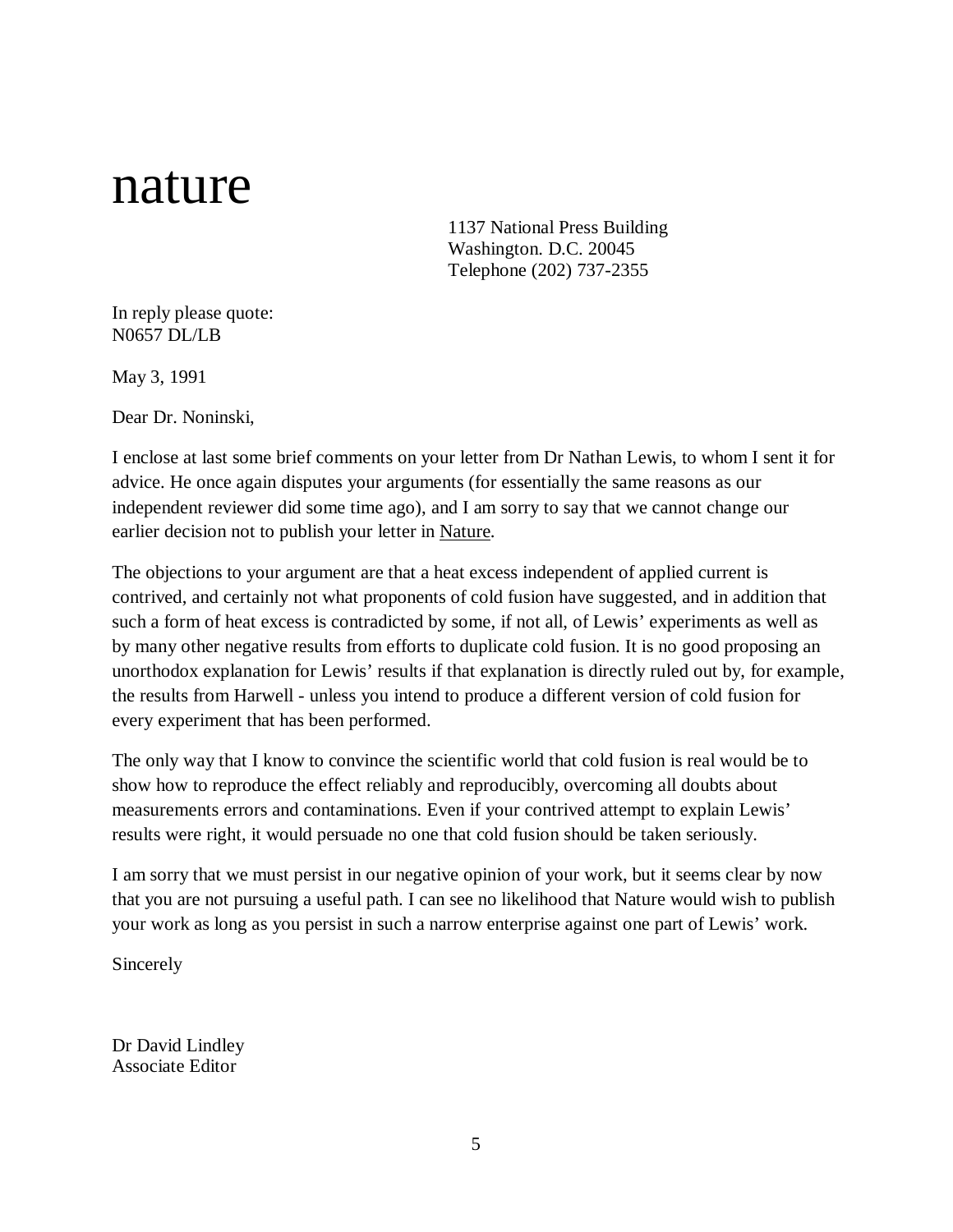Comments from N. Lewis that were attached to this letter:

While it is true that our open system measurements were not sensitive to any current-density independent excess heat (as clearly stated in our original manuscript), Pons and Fleischmann clearly stated in their work that they only observed current-density dependent excess heat. Our original experiments would have readily detected this heat; we clearly did not see such excesses. N&N [Noninski & Noninski] have used the incorrect rod diameter in comparison of our results with the original Pons and Fleischmann work; they should consistently compare our 0.2 cm diameter rods to the original 0.2 cm measurements, in which case it is clear that the current density dependent excess heat claimed by Pons and Fleischmann is far in excess of our experimental errors. N&N have now also proceeded to invent a new hypothetical type of heat that they claim could have been missed in our experiments, and which was not reported by Pons and Fleischmann in their experiments. However, the closed system measurements from our group and from other groups rule out all possible sources of excess heat, including both current density dependent and current density independent types, clearly illustrating that no types of excess power have been observed in our measurements of Pd/D<sub>2</sub>O electrolysis. Thus, their hypothetical points are really in contradiction to the experimental data in the literature at present. If you need any further information on this topic, please feel free to contact me.

### **Analysis of Letter**

Many aspects of this letter violate elementary principles of experimental science, but let us begin with the first paragraph, which violates the standards for peer-review. Lindley says that he sent the critique to Lewis himself for "advice." In other words, he asked Lewis whether a critique of his own paper should be accepted or rejected, and Lewis decided that his own work was fine. This is not quite as bad as it looks. The paper was rejected by an "independent reviewer" in the first round. As I recall, this letter was sent after the second or third round. Noninski tried to rewrite the paper to satisfy the independent reviewer. In the later round, Lindley decided to skip the independent review and have this paper checked by Lewis directly.

The following paragraphs have many egregious technical errors.

The message is confusing; you may have to read the second paragraph through several times before you realize what Lindley is saying, and what he demands of Noninski. Here are some of the assertions Lindley has packed into these short but telling sentences:

- 1. Lindley demands that Noninski find a single reason, in the form of "an equation" that would simultaneously prove that all negative experiments, including Harwell and others, are actually positive.
- 2. In other words, Lindley asserts that all cold fusion experimental results are uniform. The experiments all produced the same result. One explanation must account for all of them. Lindley rejects the idea that some null experiments failed for one reason and some for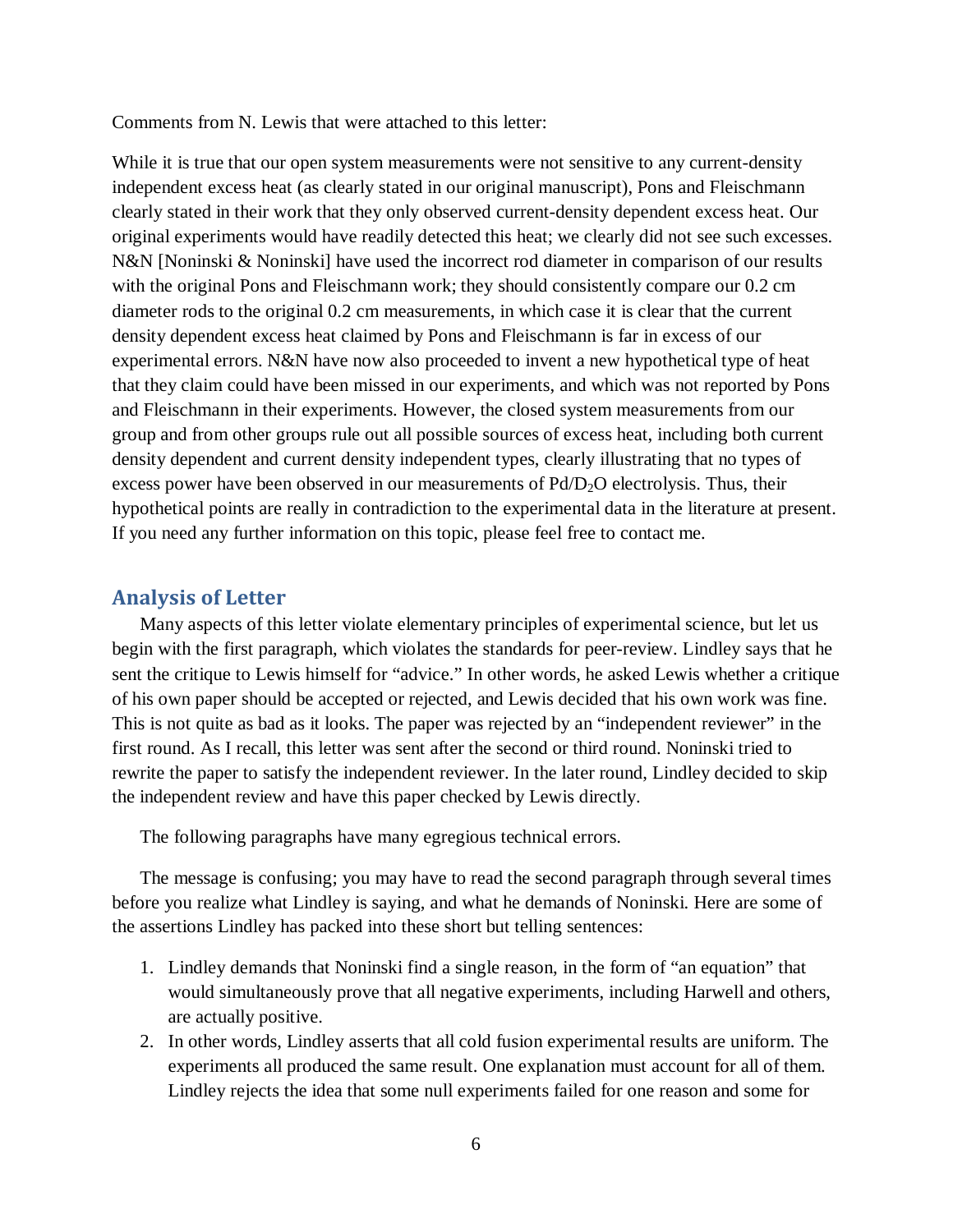another. It seems this idea never crossed his mind. He thinks that all experiments produce a single yes or no result that can only be explained by a single set of equations. The effect either exists or does not, and all experiments automatically prove the issue one way or another.

In reality, Lewis probably got positive heat but he made mistakes in his analysis, so he did not recognize it. In many other experiments, the result was actually negative for various different reasons. Lewis made a mistake in his equations and his assumptions about how cold fusion works, but many other researchers used in the proper equations and actually did get a negative result. Most got mixed results; some cathodes worked, and others did not. Noninski did not prove that other negative results were actually positive. He never set out to do that, or claimed he had done that. He did not even address these other experiments. But Lindley assumed this is what Noninski was trying to do.

We assume that the wide variety of puzzling and varying results, both positive and negative, indicate that the experiment is complicated and that it is difficult to understand what is happening. Again, it seems this scenario never occurred to Lindley.

Lindley does not grasp how complicated this experiment is; how many different outcomes it can produce, and how many ways it can fail. For example, in some cases it did not work because the cathodes cracked; or because researchers did not wait long enough for the cathode to load; or because the surface was contaminated. There were many other reasons it might fail, and many unknown factors. In most laboratories they tested several cathodes. Some would work, but most would fail. It was later determined that the cathode material varies a great deal and this is the main controlling factor.  $[19]$  $[19]$  $[19]$ <sup>1</sup> Researchers thought they were doing an exact replication, but they were not, because they did measure critical control parameters such as loading or OCV. [20] In his response, Lewis also fails to realize that he may not have replicated, and the conditions in his experiment might be quite different from those in Fleischmann's. He is an electrochemist, so he should know this. He should have known that the excess heat is not only dependent on current density, but also on loading and other control parameters. He should have realized that although current density is a control factor, it may have some latency; there must be other control factors; and some of them had not yet been discovered. The data in Fleischmann's first paper shows wide variations in the heat compared to the same current density, from 0.6 to 26.8 W for 512 mA/cm<sup>-2</sup>. It generally shows increased power with current density, but it does not say the increase is instantaneous or automatic. McKubre later showed that although anomalous power does generally rise with current density, the correlation is not perfect or instantaneous (Fig. 2). [21]

<span id="page-6-0"></span><sup>&</sup>lt;sup>1</sup> See especially  $p. 43$ , Table 10.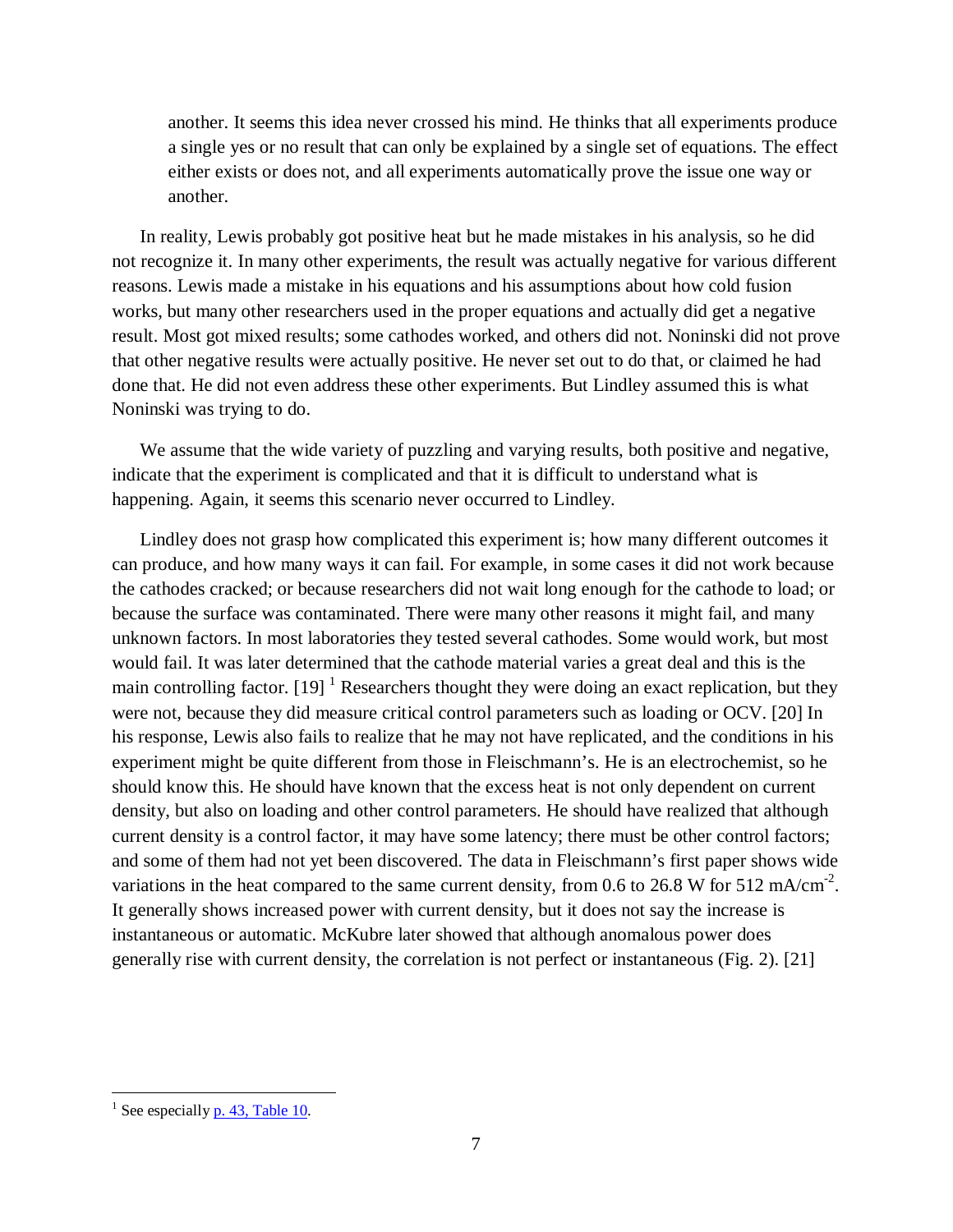

**Figure 2. Simultaneous series operation of light and heavy water cells; excess power versus current density.**

In the third paragraph Lindley demands that the effect be produced "reliably and reproducibly." This is the goal of any research project, but it cannot be the initial demand. Most phenomena are unreliable and irreproducible at first. The whole point of scientific research is to make them reliable.

In the last paragraph, Lindley says that Noninski's methods are "unorthodox" and that he is trying to make a special case, or invent new physics. To the contrary, Noninski is only asserting that ordinary, conventional equations should be applied. Noninski is saying that Lewis made a mistake.

It is astonishing that an editor at *Nature* could be so ignorant of how experiments are conducted, how varied and complex they are, and how people go about interpreting the results. Lindley seems to have no understanding of experimental science.

Lindley's tone in this letter strikes me as supercilious. It is mocking. He would agree it is; he favors attacking cold fusionwith ["unrestrained mockery, even a little unqualified vituperation.](http://www.lenr-canr.org/acrobat/LindleyDtheembarra.pdf)" [22] This is highly inappropriate. It is a violation of academic traditions.

As of 2012, Lindley and Lewis have not changed their opinions of cold fusion. They still claim that the CalTech results definitively proved that cold fusion does not exist.

## **References**

1. Lewis, N.S., et al., *Searches for low-temperature nuclear fusion of deuterium in palladium.* Nature (London), 1989. **340**(6234): p. 525.